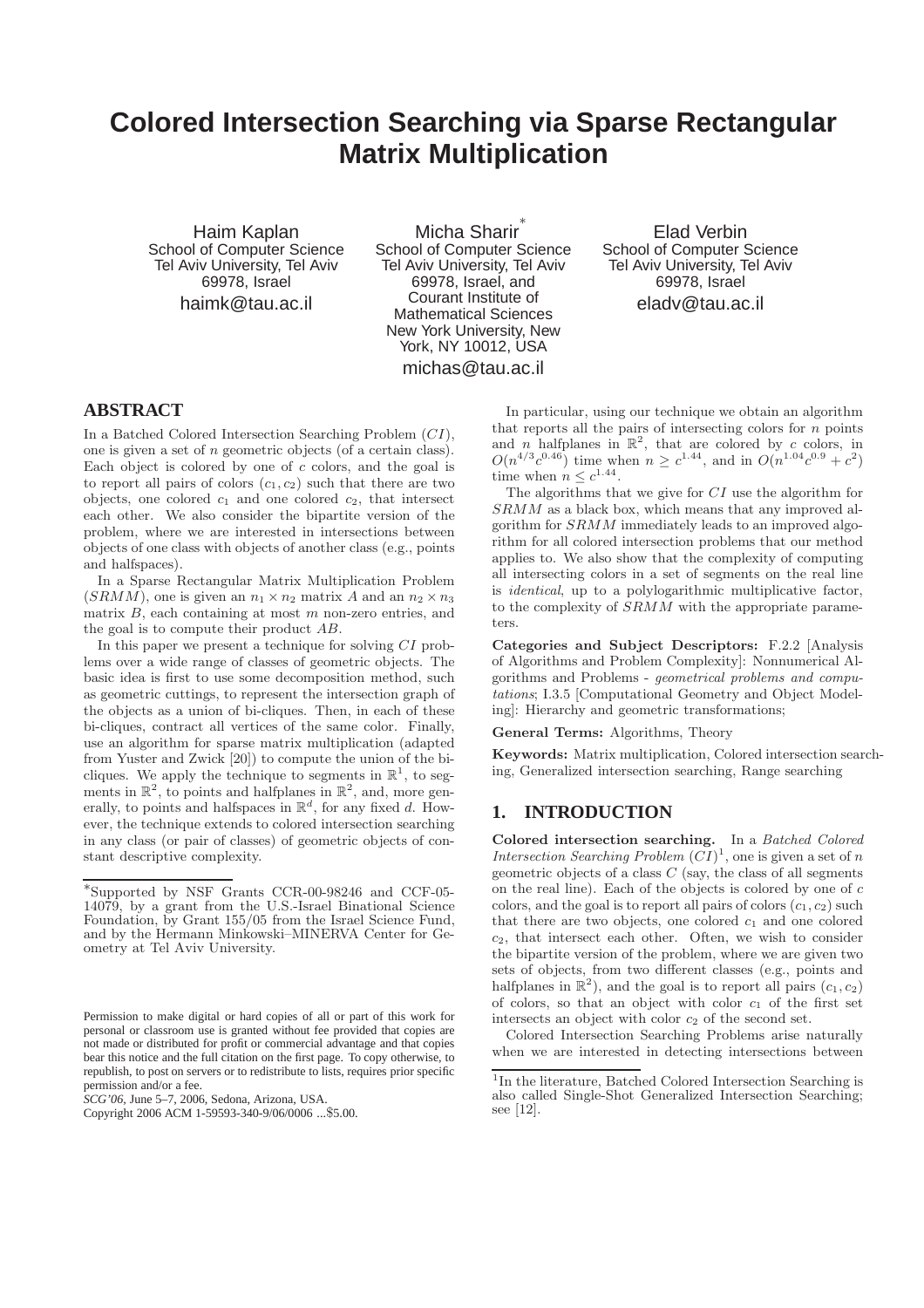complex objects. Assume that we can decompose each object into simple pieces, so that two objects  $x$  and  $y$  intersect if and only if some piece of x intersects some piece of  $y$ . Then we choose a distinct color for each original object, assign this color to all pieces of that object, and solve a colored intersection searching problem associated with the resulting colored simple objects. Each pair of intersecting colors correspond to a pair of original objects that intersect. Some especially useful instances of this setup are the problems of detecting all intersecting pairs in a set of c polygonal regions in the plane with a total of  $n$  edges, or in a set of polyhedral objects in 3-space or in higher dimensions.

As another example, consider the following *terrain quard*ing problem (see, e.g., [1]). Given a polyhedral terrain  $T$  in  $\mathbb{R}^3$ , and a parameter  $h > 0$ , determine whether it is possible to place two "watchtowers" (vertical segments of height  $h$ ) at two respective vertices of  $T$ , so that together they (more precisely, their top endpoints) see the entire terrain. This can be reduced to colored intersection searching as follows. For each vertex u, compute the *invisibility region*  $I(u)$  of the watchtower erected at  $u$ , that is, the portion of  $T$  that is not visible from that watchtower. Decompose each invisibility region  $I(u)$  into triangles, color all triangles of  $I(u)$  by the same distinct color associated with  $u$ , and compute all pairs of "intersecting" colors. Any pair of non-intersecting colors yield a pair of watchtowers that together see the entire terrain.

Gupta, Janardan and Smid (see [12]) have systematically studied many colored intersection searching problems, mostly in the preprocessing-and-query setting, where one wants to build a data structure for future queries. See their survey [12] and the references therein. Bozanis et al. [3] give some output-sensitive algorithms for the problems that we address. They solve the CI problem for iso-oriented boxes in  $\mathbb{R}^d$  in time  $O(n(1+\sqrt{k})\log^{2d} n)$ , and the CI problem for line segments in  $\mathbb{R}^2$  in time  $O(n^{3/2+\epsilon}(1+k^{1/4-\epsilon/2})),$ where  $k$  is the number of intersecting pairs of colors, and  $\varepsilon > 0$  is an arbitrarily small constant. In the "dense" case, where  $k = \Theta(c^2)$  and output-sensitivity does not matter, the bounds in [3] are such that the sum of the exponents of  $n$  and  $c$  is 2, while in our bounds it is below 2. (As follows from the discussion in Section 3.3, any explicit algorithm for the case of iso-oriented boxes for which the sum of the exponents is below 2 would give a new algorithm for sparse matrix multiplication; the smaller is the sum, the faster is the algorithm.)

Sparse rectangular matrix multiplication. In a Sparse Rectangular Matrix Multiplication Problem (SRMM), one is given an  $n_1 \times n_2$  matrix A and an  $n_2 \times n_3$  matrix B, where A contains at most  $m_1$  non-zero entries and B contains at most  $m_2$  non-zero entries. The goal is to compute the product AB. Non-sparse rectangular matrix multiplication has been studied in depth, see Section 2. A simple efficient algorithm for sparse square matrix multiplication has recently been given by Yuster and Zwick [20] (this algorithm uses an algorithm for multiplying dense matrices as a black box). We adapt the algorithm of [20] to the case of rectangular sparse matrices (see Section 2.1).

A common characteristic of many problems that can be solved using fast matrix multiplication techniques is that they require some aggregation (or consolidation) of information, involving interactions between pairs of objects, where the same pair may arise multiple times but we need to record

it only once. This idea, in fact, has been one of the primary insights that has led to our results. A typical example, which will also play an eminent role in our analysis, is the problem of computing the union of bi-cliques. Specifically, we wish to compute  $\bigcup_i A_i \times B_i$  efficiently, faster than the trivial approach, whose running time is about  $\sum_i |A_i| \cdot |B_i|$ . As we will shortly see, this problem is in fact sparse (rectangular) matrix multiplication in the Boolean ring, in a different guise (see Section 2.1).

**Our results.** Let S be a set of colored objects. Let  $G(S)$ denote the intersection graph of S, whose vertices are the elements of S, and  $(s_1, s_2) \in E(G(S))$  if  $s_1$  and  $s_2$  intersect each other. Our approach for solving CI on S consists of the following three steps:

- 1. Use some geometric decomposition method (e.g., cuttings) to obtain a representation of  $G(S)$  as a (not necessarily disjoint) union of bi-cliques.
- 2. In each bi-clique, contract each group of vertices that correspond to objects of the same color, to a single vertex. The solution to the CI problem is the union of the contracted bi-cliques.
- 3. Transform the bi-clique-union problem into a sparse matrix multiplication problem (Section 2.1) and solve it using an efficient algorithm adapted from Yuster and Zwick [20].

We demonstrate this approach on several concrete examples, obtaining the following results (the exponents in the bounds are functions of the exponents  $\omega$ ,  $\alpha$ , used in the complexity bounds of algorithms for rectangular matrix multiplication – see Section 2).

(i) For the  $CI$  problem on the line, where we have  $n$  segments colored by c different colors, we obtain an algorithm with running time

$$
O\left(\begin{cases}nc^{0.69} & \text{if } n \ge c^{1.69} \\ n^{0.7}c^{1.21} + c^2 & \text{if } n \le c^{1.69}\end{cases}\right).
$$

This result is described in Section 3. A similar result holds for iso-oriented boxes in  $\mathbb{R}^d$ .

(ii) For the  $CI$  problem in the plane, where we have n points and  $n$  halfplanes colored by  $c$  colors, and we want to report all pairs of colors  $(c_1, c_2)$  such that there is a point colored  $c_1$  in a halfplane colored  $c_2$ , we obtain an algorithm with running time

$$
O\left(\begin{cases}n^{4/3}c^{0.46} & \text{if } n \ge c^{1.44} \\ n^{1.04}c^{0.9} + c^2 & \text{if } n \le c^{1.44}\end{cases}\right).
$$

This result is described in Section 4.

(iii) The preceding result can easily be extended to points and halfspaces in any fixed dimension  $d$ , involving  $n$  points and  $n$  halfspaces, where the running time is

$$
O\left(\begin{cases}n^{\frac{2d}{d+1}}c^{\frac{1.376d}{d+1}} & \text{if } n \ge c^{\frac{1+2.376d}{2d}},\\n^{\frac{1.066d}{0.533d+1}}c^{\frac{1.844}{0.533d+1}} + c^2 & \text{if } n \le c^{\frac{1+2.376d}{2d}}\end{cases}\right) .
$$

This result is also described in Section 4.

These are just a few concrete examples. The technique can be applied to any CI problem involving geometric objects of any simple shape (namely, objects having constant descriptive complexity) in any fixed dimension.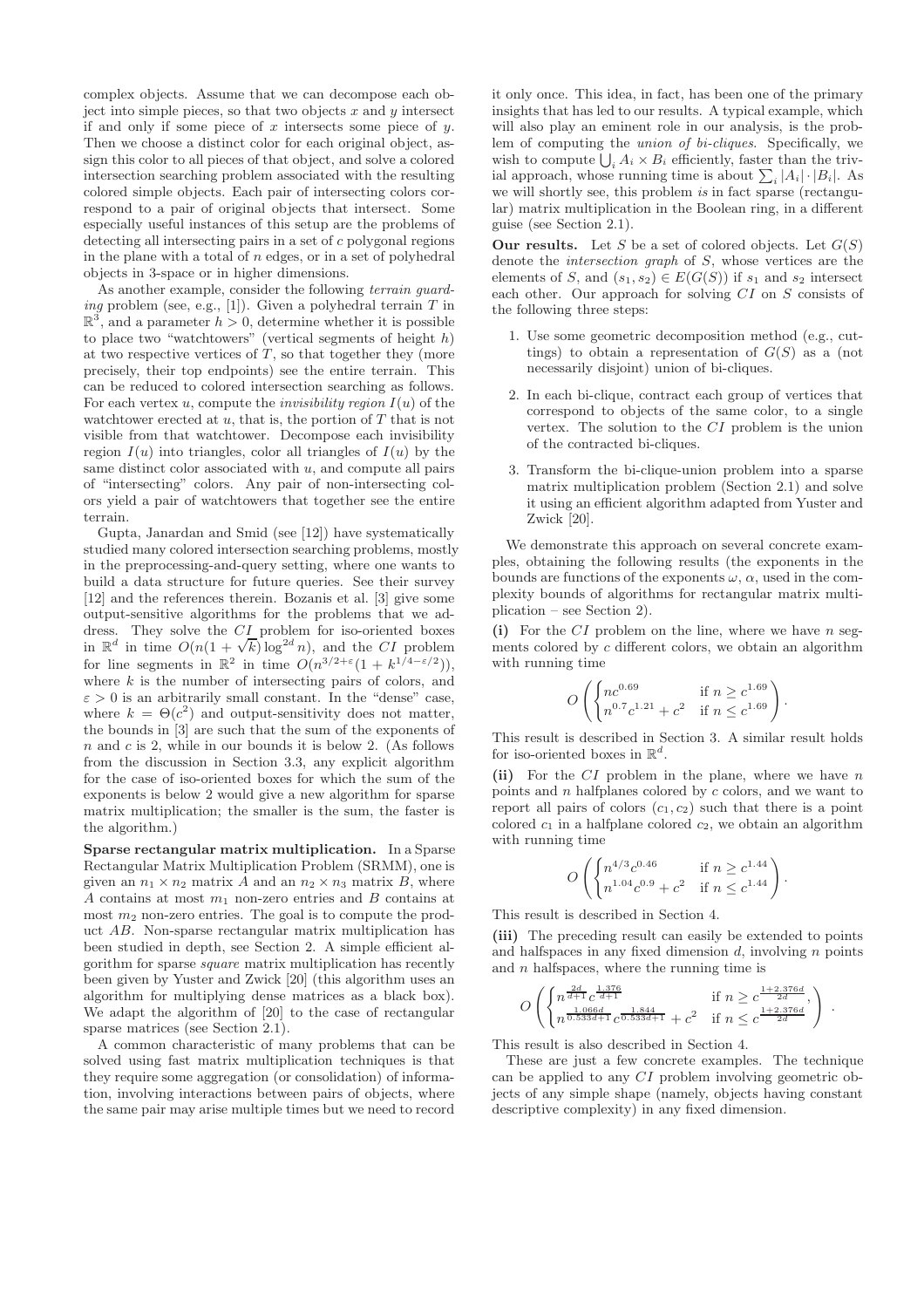As mentioned, we can apply these results to the problem of reporting all intersecting pairs in a set of c polygonal regions in the plane, with a total of  $n$  edges. The running time is asymptotically the same as that for the colored segment intersection problem (ii) given above. In a similar fashion, we can report all intersecting pairs in a set of polyhedral regions in any  $\mathbb{R}^d$  (for d fixed), as well as detecting other kinds of interaction between pairs of complex objects. Some of these generalizations will be presented in the full version of the paper.

Many results use fast matrix multiplication techniques (over the real field, the Boolean ring, or polynomial rings) as a subroutine to derive efficient algorithms for various problems in graph theory (see, e.g., [15, 21]), learning theory [18], computational linguistics [16], numerical algorithms [14], and many more. Much less common are results where the reduction to matrix multiplication can also be reversed. That is, in such a case the complexity of the problem is shown to be equivalent (or nearly so) to the complexity of matrix multiplication (one case where this does occur is [16]). Here we provide such a result. We show, in Section 3.2, that the complexity of CI for segments on the line is equivalent, up to a polylogarithmic factor, to the complexity of SRMM over the Boolean ring.

A more general problem is the following "counting version" of CI. In this counting version, each object s has a real weight  $w(s)$ , and we want to compute for each pair of colors  $(c_1, c_2)$  the sum  $\sum_{(s_1, s_2)} w(s_1)w(s_2)$  over all pairs of objects  $(s_1, s_2)$  such that  $s_1$  is of color  $c_1$ ,  $s_2$  is of color  $c_2$ , and  $s_1$  and  $s_2$  intersect each other. Our technique extends to this counting version of CI with similar running times. However, here we need to represent the intersection graph as a union of disjoint bi-cliques, and then we can use matrix multiplication over the reals rather than over the Boolean ring. Furthermore, we can show that here too, this weightcounting problem for segments on the line is equivalent, up to a polylogarithmic factor, to the complexity of SRMM over the reals.

In a CI problem our goal is to report all pairs of colors  $c_1, c_2$  such that there are objects  $s_1, s_2$  of these respective colors that intersect. Our method can actually be generalized to report all triples of colors  $c_1, c_2, c_3$ , or, more generally, all k-tuples of colors  $c_1, \ldots, c_k$ , such that there is a set of k objects of these respective colors that have a common point. In such a case we need to decompose the  $k$ -uniform hypergraph of k-wise intersections of the given objects into a union of k-cliques, and then use a variant of matrix multiplication that computes the union of these k-cliques. Further details of this extension will be given in the full version of the paper.

To obtain the best asymptotic results, we use algorithms for matrix multiplication which are asymptotically efficient but are far from being practical. However, even using Strassen's algorithm for matrix multiplication [19], or any other nontrivial algorithm, our results give improvements over the naive  $O(n^2)$  algorithm for CI. Implementation of our method using simple and efficient algorithms for matrix multiplication should be practical.

# **2. PRELIMINARIES**

We use the notation  $\tilde{O}(\cdot)$  to hide poly-logarithmic multiplicative factors. That is, we write  $f(n) = \tilde{O}(g(n))$  if there exists c such that  $f(n) \leq g(n) \log^c n$ .

Notation for CI problems. Let  $CI_{Segments, \mathbb{R}^1}(c, n, m)$ denote the problem where one is given a set  $S_1$  consisting of n segments on the line and a set  $S_2$  consisting of m segments on the line, and the goal is to report for each ordered pair of colors  $(c_1, c_2)$  whether there is a segment  $s_1 \in S_1$  of color  $c_1$ and a segment  $s_2 \in S_2$  of color  $c_2$  such that  $s_1$  and  $s_2$  intersect each other. Let  $CI_{Segments, \mathbb{R}^2}(c, n, m)$  denote the analogous problem where  $S_1$  (resp.,  $S_2$ ) consists of n (resp., m) segments in  $\mathbb{R}^2$ . A special case of  $CI_{Segments, \mathbb{R}^1}(c, n, m)$  and  $CI_{S\neq aments\ \mathbb{R}^2}(c, n, m)$  is when  $S_1 = S_2$ . We denote these special cases by  $CI_{Segments, \mathbb{R}^1}(c, n)$  and  $CI_{Segments, \mathbb{R}^2}(c, n)$ , respectively.

Let  $CI_{Points, Halfplanes, \mathbb{R}^2}(c, n, m)$  denote the analogous colored intersection searching problem where  $S_1$  consists of n points in  $\mathbb{R}^2$  and  $S_2$  consists of m halfplanes in  $\mathbb{R}^2$ . Finally,  $CI_{Points, Halfspaces, \mathbb{R}^d}(c, n, m)$  denotes the analogous problem involving points and halfspaces in  $\mathbb{R}^d$ .

We somewhat abuse notation so that the same notation (e.g.,  $CI_{Segments, \mathbb{R}^1}(c, n)$ ) refers both to the problem and to (an upper bound on) its running time.

Notation for SRMM problems. We use  $RMM(n_1, n_2, n_3)$ to denote (the complexity of) the problem of multiplying an  $n_1 \times n_2$  matrix by an  $n_2 \times n_3$  matrix.

We denote by  $SRMM(n_1, n_2, n_3, m_1, m_2)$  the problem of computing AB when A is an  $n_1 \times n_2$  matrix with at most  $m_1$  non-zero entries, and B is an  $n_2 \times n_3$  matrix with at most  $m_2$  non-zero entries. Again, we abuse notation so that RMM, SRMM refer both to the problems and to (upper bounds on) their respective complexities. We also use the following notations:

$$
SRMM(n_1, *, n_3, m_1, m_2) =
$$
  
 
$$
SRMM(n_1, max(m_1, m_2), n_3, m_1, m_2)
$$

(this means that we practically impose no restriction on  $n_2$ ). and

$$
SRMM(n_1,*,n_3,m) = SRMM(n_1,*,n_3,m,m).
$$

The ring containing the elements of  $A$  and  $B$  is not specified in this notation. We usually use the 2-element Boolean ring, and sometimes the real field. In most cases, the specific choice of the ring is immaterial, because the complexity of all known algorithms for matrix multiplication does not seem to be different for different rings (for example, no better algorithms are known for the Boolean ring than for the reals). We will sometimes denote the problems as  $RMM_{Bool}$ or  $SRMM_{Bool}$ , when we want to stress the fact that we are using the Boolean ring.

Throughout, we will assume that the input matrices are given to us in sparse representation, that is as a collection of triplets (row, column, value) which lists all positions where the matrix is non-zero (in the Boolean ring, the first two components suffice). Thus, the size of the representation of an input matrix is linear in the number  $m_1 + m_2$  of non-zero entries of the matrices.

#### Bounds for Matrix Multiplication.

Let  $\omega$  be the matrix multiplication exponent, i.e.  $\omega$  is the smallest number such that  $RMM(n, n, n) = O(n^{\omega})$ . Let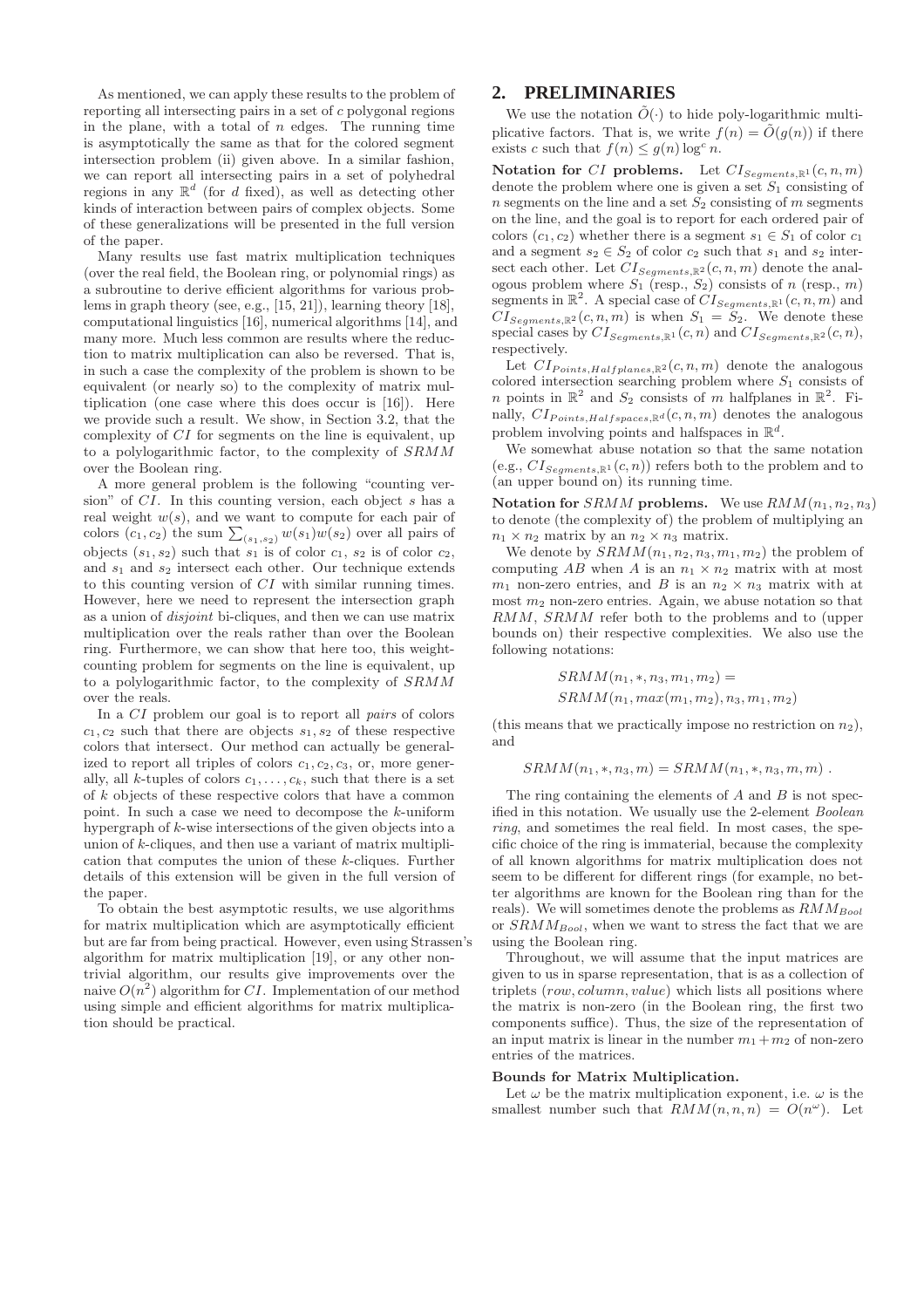$\alpha = \max\{0 \le r \le 1 \mid RMM(n, n^r, n) = O(n^2)\},\$ and let  $\beta = \frac{\omega - 2}{1 - \alpha}$ . It is well known that:

THEOREM 2.1 (COPPERSMITH AND WINOGRAD [9]).  $\omega < 2.376$ .

THEOREM 2.2 (COPPERSMITH [8]). 
$$
\alpha > 0.294
$$
.

Theorem 2.3 (Coppersmith [8], Huang and Pan [13]).

.

$$
RMM(n_1, n_2, n_1) = O\left(\begin{cases} n_1^{\omega - 1} n_2 & \text{if } n_2 \ge n_1 \\ n_1^{2 - \alpha \beta} n_2^{\beta} + n_1^2 & \text{if } n_2 \le n_1 \end{cases}\right)
$$

Setting  $\omega = 2.376$  and  $\alpha = 0.294$  gives  $\beta \approx 0.533$ .

We note that in recent years there have been some developments in algorithms for matrix multiplication. Cohn et al. [7, 6] propose a new approach to matrix multiplication, which is based on group theory. They give a framework which is different (and perhaps deeper) than that of previous methods. They in a relatively simple way derive an exponent of 2.41 (which still falls short of the current  $\omega = 2.376$ ), and claim to have unpublished results that re-derive the known matrix multiplication exponent 2.376, eliminating some of the complications of the original algorithm.

#### **2.1 Sparse Rectangular Matrix Multiplication**

We use the following lemma in the proof of Lemma 3.2:

LEMMA 2.4. Any instance of  $SRMM(n_1, n_2, n_1, m)$  can be reduced to an instance of  $SRMM(2n_1, n_2, 2n_1, 2m)$ , in which  $B = A<sup>T</sup>$ . The reduction takes linear time.

**Proof.** Given an instance  $(A_1, B_1)$  of  $SRMM(n_1, n_2, n_1, m)$ , where  $B_1$  is not necessarily equal to  $A_1^T$ , define a new  $2n_1 \times$  $n_2$  matrix A which consists of  $A_1$  placed on top of  $B_1^T$ , i.e.  $A = \begin{pmatrix} A_1 \\ D^T \end{pmatrix}$  $B_1^T$ ). Then  $AA^T = \begin{pmatrix} A_1A_1^T & A_1B_1 \\ B^T & A^T & B^T B \end{pmatrix}$  $B_1^T A_1^T$   $B_1^T B_1$ « and the upper-right quadrant of  $AA<sup>T</sup>$  is equal to  $A<sub>1</sub>B<sub>1</sub>$ .  $\Box$ 

The following theorem upper bounds  $SRMM(n, *, n, m_1, m_2)$ and  $SRMM(n,*,n,m)$ . The proof is an extension of the one in [20], and is given here for the sake of completeness. With some additional care and case-analysis, one can generalize these bounds to  $SRMM(n_1, n_2, n_3, m_1, m_2)$ .

THEOREM 2.5.  
\n(i) SRMM(n, \*, n, m) =  
\n
$$
O\left(\begin{cases}\nm\frac{\omega-1}{2} & \text{if } m \ge n\frac{\omega+1}{2},\\m^{\frac{2-\alpha}{\beta+1}}n^{\frac{2-\alpha\beta}{\beta+1}} & \text{if } n^{1+\frac{\alpha}{2}} \le m \le n^{\frac{\omega+1}{2}},\\n^2 & \text{if } m \le n^{1+\frac{\alpha}{2}}\n\end{cases}\right).
$$
\n(ii) SRMM(n, \*, n, m<sub>1</sub>, m<sub>2</sub>) =  
\n
$$
O\left(\begin{cases}\n(m_1m_2)^{1/2}n^{\frac{\omega-1}{2}} + m_1 + m_2 & \text{if } m_1m_2 \ge n^{\omega+1},\\(m_1m_2)^{\frac{\beta}{\beta+1}}n^{\frac{2-\alpha\beta}{\beta+1}} + m_2 + m_2 & \text{if } n^{2+\alpha} \le m_1m_2 \le n^{\omega+1}\\n^2 + m_1 + m_2 & \text{if } m_1m_2 \le n^{2+\alpha}\n\end{cases}
$$

Proof. The first part is a corollary of the second, setting  $m_1 = m_2 = m$ , and noticing that the term  $m_1 + m_2$  in each of these bounds is dominated by the other term of the bound when  $m_1 = m_2$ . Therefore, we consider only the second part.

Suppose that the columns of A and the corresponding rows of B are indexed by the elements of a set I. Partition I into two subsets  $I_H$  and  $I_L$ , referred to as the *heavy* indices and the *light* indices, respectively, as follows. Denote by  $|v|$ the number of nonzero elements in a vector  $v$ , and choose a threshold parameter  $k$  that we will fix later. An index  $i$  is in  $I_H$  if  $|A_{*i}| \cdot |B_{i*}| \geq k$ , where  $A_{*i}$  denotes the  $i^{th}$  column of A, and  $B_{i*}$  denotes the  $i^{th}$  row of B; otherwise  $i \in I_L$ .<br>Partition the matrix A into two matrices,  $A^H$  and  $A^L$ ,

such that  $A^H$  (resp.,  $A^L$ ) consists of the columns of A which are indexed by  $I_H$  (resp.,  $I_L$ ) in their original order. Likewise, partition B into  $B^H$  and  $B^L$ , such that  $B^H$  (resp.,  $B_L$ ) consists of the heavy (resp., light) rows of  $B$  in their original order. Clearly,  $AB = A^H B^H + A^L B^L$ , and we therefore consider each of the two multiplications  $A^H B^H$  and  $A^L B^L$ separately.

We compute  $A^L B^L$  in the following brute-force manner. Put  $x_i = \hat{A}_{*i}$ ,  $y_i = \hat{B}_{i*}$ , for  $i \in I_L$ . For each  $i \in I_L$ , we compute the product of the  $i^{th}$  column of A and the  $i^{th}$  row of B. This is an  $n \times n$  matrix  $C^{(i)}$  satisfying  $C^{(i)}_{uv} = A_{ui}B_{iv}$ . We fill in only the nonzero entries of  $C^{(i)}$ , whose number is  $x_i y_i \leq k$ , in  $O(x_i y_i)$  time. We bound the sum of these costs over all light columns, as follows. Choose another threshold parameter  $t$ , and write

$$
\sum_{i \in I_L} x_i y_i = \sum_{i \in I_L, x_i \le t} x_i y_i + \sum_{i \in I_L, x_i > t} x_i y_i.
$$

The first sum is at most  $\sum_{i\in I_L} ty_i \leq tm_2$ . For the second sum, since  $x_i y_i \leq k$ , we have  $y_i \leq k/t$  for each i in that sum, so the sum is at most  $\sum_{i \in I_L} kx_i/t \leq km_1/t$ . (We have used the fact that A (resp., B) contains at most  $m_1$  (resp.,  $m_2$ ) nonzero entries.) Optimizing for t, we conclude that  $A^L B^L$ can be computed in  $O(\sqrt{km_1m_2})$  time.

We compute  $A^H B^H$  using the fast matrix multiplication algorithms of Theorem 2.3. We claim that  $|I_H| \leq \sqrt{m_1 m_2/k}$ . Indeed, as above, put  $x_i = |A_{*i}|$ ,  $y_i = |B_{i*}|$ , for  $i \in I_H$ . We have  $x_i y_i \geq k$  for each  $i \in I_H$ , and  $\sum_{i \in I_H} x_i \leq m_1$ ,  $\sum_{i \in I_H} y_i \leq m_2$ . Hence  $_{i\in I_H} y_i \leq m_2$ . Hence

$$
m_1 m_2 \ge \left(\sum_{i \in I_H} x_i\right) \cdot \left(\sum_{i \in I_H} y_i\right) \ge
$$
  

$$
k \left(\sum_{i \in I_H} x_i\right) \cdot \left(\sum_{i \in I_H} \frac{1}{x_i}\right) \ge k |I_H|^2,
$$

as follows from the arithmetic-harmonic inequality (or simply from the Cauchy-Schwarz inequality). This implies the claim. Hence, the cost of computing  $A^H B^H$  is at most

$$
RMM(n, |I_H|, n) \leq RMM(n, \sqrt{m_1 m_2/k}, n).
$$

Thus the total cost of computing AB is at most

,

$$
\left(\frac{RMM(n,\sqrt{m_1m_2/k},n)+O\left(\sqrt{m_1m_2k}\right)+O(m_1+m_2),\right.\right)
$$

where the last term bounds the steps of processing the in-<br>nut finding the heavy and light indices and partitioning the put, finding the heavy and light indices, and partitioning the matrices into their heavy and light parts. We choose the optimal k by case analysis, depending on the value of  $m_1m_2$ . Specifically, using Theorem 2.3, we have: If  $m_1 m_2 \ge n^{\omega+1}$ then we choose  $k = n^{\omega-1}$ , and obtain the first bound. If  $m_1 m_2 \leq n^{\omega+1}$ , we choose  $k = (m_1 m_2)^{\frac{\beta-1}{\beta+1}} n^{\frac{2(2-\alpha\beta)}{\beta+1}}$ . This gives us a running time of

$$
O((m_1m_2)^{\frac{\beta}{\beta+1}}n^{\frac{2-\alpha\beta}{\beta+1}}+n^2+m_1+m_2),
$$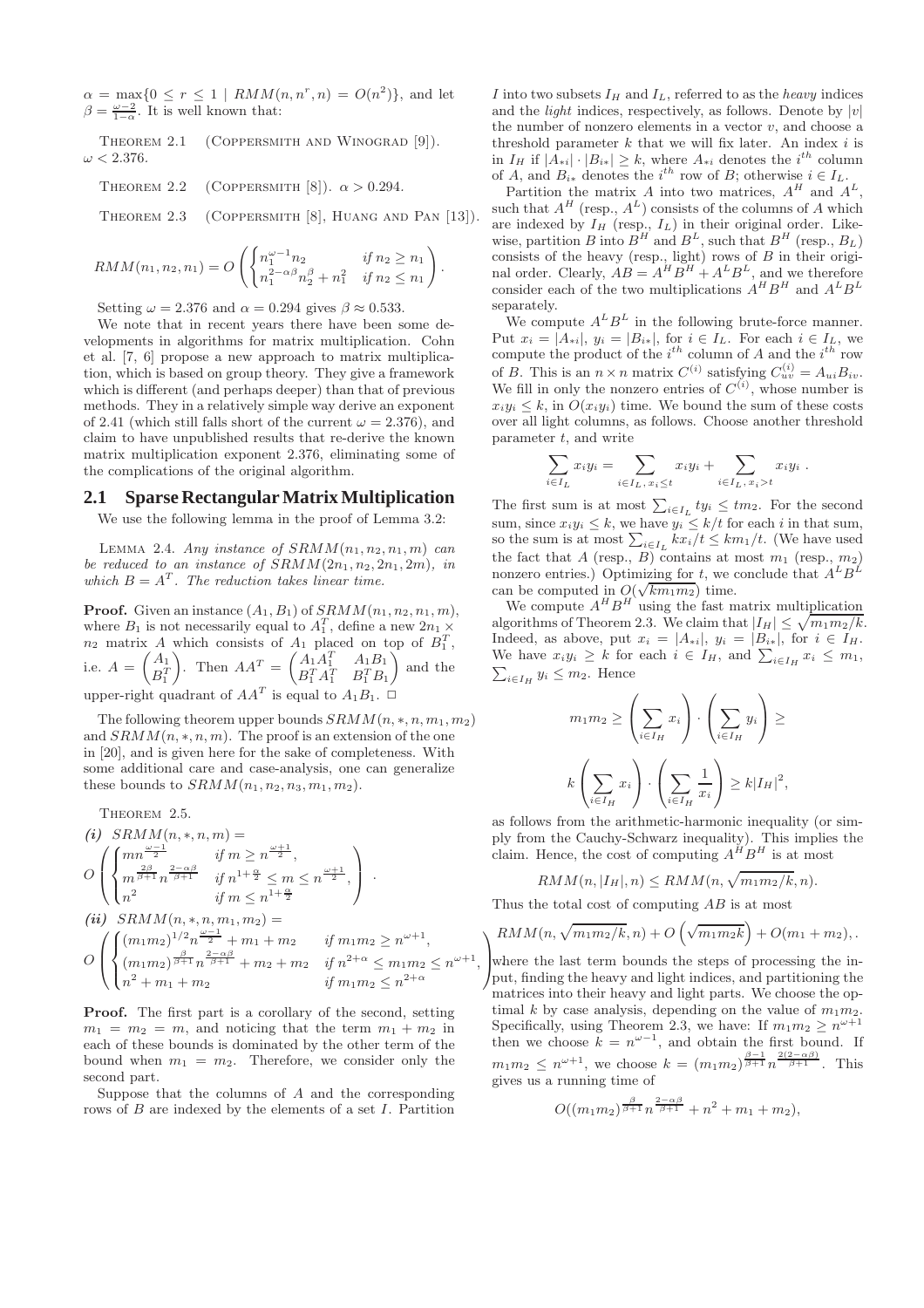which means that we get either the second or the third bound of the theorem, depending on whether or not  $m_1m_2 \geq$  $n^{2+\alpha}$ .

We remark that the final term in the running time,  $m_1 +$  $m_2$ , may dominate the running time, when one of  $m_1/m_2$ ,  $m_2/m_1$ is very large compared to  $n. \Box$ 

#### Computing the union of cliques or bi-cliques.

As discussed in the introduction, matrix multiplication is related to problems in which we need to eliminate duplicates efficiently. The following two examples, on which all our geometric applications are based, are in fact matrix multiplication in disguise.

LEMMA 2.6. *(i)* Let  $\{K_i\}$  be a set of cliques over a vertex set V where  $|V| = n$ . Define the size of a clique to be the number of vertices it contains. Assume that the total size of the cliques is m. Then the problem of computing the union of the cliques is equivalent to  $SRMM_{Bool}(n, *, n, m)$ .

(ii) Let  $\{K_i\}$  be a set of bi-cliques (that is, complete bipartite graphs) whose left side is a subset of some vertex set  $V_1$ , and whose right side is a subset of another vertex set  $V_2$ , where  $|V_1| = |V_2| = n$ . Suppose that the sum of the sizes of the left (resp., right) sides of the bi-cliques is  $m_1$  (resp.,  $m<sub>2</sub>$ ). Then the problem of computing the union of the bicliques is equivalent to

 $SRMM_{Bool}(n, *, n, m_1, m_2).$ 

Proof. It suffices to consider (ii). Given the collection of bi-cliques, construct two Boolean matrices A, B, where A is an  $n \times k$  matrix and B is a  $k \times n$  matrix, where k is the number of bi-cliques, so that  $A_{ij} = 1$  if the  $i^{th}$  element of  $V_1$ belongs to the  $j^{th}$  bi-clique, and  $B_{jl} = 1$  if the  $l^{th}$  element of  $V_2$  belongs to the  $j<sup>th</sup>$  bi-clique. It is now obvious that the union of the bi-cliques is represented by the 1-entries of AB. The converse transformation follows from the same argument in reverse.  $\Box$ 

# **3. SEGMENTS ON THE LINE AND ISO-ORIENTED BOXES IN HIGHER DIMEN-SIONS**

In this section we give two solutions to  $CI_{Segments, \mathbb{R}^1}(c, n)$ . In Section 3.1 we give a simple solution, which exhibits some similarity with the algorithm for solving SRMM that is presented in Theorem 2.5. In Section 3.2 we show that  $CI_{Seaments, \mathbb{R}^1}(c, n)$  is in fact equivalent, up to poly-logarithmic factors, to  $SRMM_{Bool}(c, *, c, n)$ .

The latter result is of interest because it shows that we can use any algorithm for  $SRMM_{Bool}$  as a black box to get an algorithm for  $CI_{Sements, \mathbb{R}^1}(c, n)$ , whereas in the simple solution we, in a sense, simulate the algorithm of Theorem 2.5 and so use it in an explicit, non-black-box manner.

#### **3.1 An Explicit Solution via** RMM

THEOREM 3.1.  $CI_{Sements, \mathbb{R}^1}(c, n)$  can be solved in time

$$
O\left(\begin{cases}nc^{\frac{\omega-1}{2}} & \text{if }n\geq c^{\frac{\omega+1}{2}},\\n^{\frac{2\beta}{\beta+1}}c^{\frac{2-\alpha\beta}{\beta+1}} & \text{if }c^{1+\frac{\alpha}{2}}\leq n\leq c^{\frac{\omega+1}{2}},\\c^2 & \text{if }n\leq c^{1+\frac{\alpha}{2}}\end{cases}\right).
$$

Note: The expression for the running time in the last Theorem is the same as the upper bound shown in Theorem 2.5 for  $SRMM_{Bool}(c, *, c, n)$ . This is because, as just noted, we essentially "simulate" the SRMM algorithm of Theorem 2.5.

Proof. Assume without loss of generality that all segments of the same color are disjoint. We can also assume that the segments have nonempty interiors, and that their endpoints are all distinct, because otherwise it is easy to perturb the endpoints to achieve this property, so that all intersections remain and no new intersections are created. We can sort the endpoints, and assume that all endpoints are integers between 1 and  $2n$ , and that every integer between 1 and  $2n$ is the endpoint of exactly one segment.

Let  $k$  be a parameter which we fix later. We divide the points into  $2n/k$  consecutive blocks,  $B_1, \ldots, B_{2n/k}$ , so that each block consists of at most  $k$  points. We are interested in the  $2n/k$  endpoints of the blocks, which we call *cutoff* points.

We distinguish between two types of intersections between pairs of the segments: (i) two segments that contain a common cutoff point; (ii) two segments that have an endpoint in the same block. It is easy to see that each pair of intersecting segments are at least of one of these types (they may be of both types). Therefore it suffices to detect all intersections of type (i) and all intersections of type (ii).

To detect intersections of type (ii), we process each block  $B_i$ , go over all pairs of segments such that both have an endpoint in  $B_i$  and check whether they intersect each other. There are at most k such segments, so we perform  $O(k^2)$ work per block, and in total  $2n/k \cdot O(k^2) = O(nk)$  work.

To detect intersections of type (i), we define a  $c \times 2n/k$ Boolean matrix  $A$  whose rows correspond to the  $c$  colors, and whose columns correspond to the  $2n/k$  cutoff points. We put  $A_{ij} = 1$  if there is a segment of color i that contains the  $j<sup>th</sup>$  cutoff point, and  $A_{ij} = 0$  otherwise. The matrix A can be constructed in time  $O(cn/k + n \log n)$ . Computing  $AA^T$ gives a Boolean  $c \times c$  matrix which has 1 in location  $(c_1, c_2)$ if and only if there is a segment  $s_1$  of color  $c_1$  and a segment  $s_2$  of color  $c_2$  such that  $s_1$  and  $s_2$  have an intersection of type (i). This takes time  $O(RMM_{Bool}(c, n/k, c))$ . Using the bounds in Theorem 2.3, and optimizing over  $k$ , one gets the required expression for the running time, as is easily checked.  $\Box$ 

Remark. Note that in the proof of Theorem 3.1, in order to detect intersections of type (ii) we essentially ran the naive algorithm that goes over all intersections of segments. The step in the proof where we saved work relative to the naive  $O(n^2)$  algorithm is in the detection of the intersections of type (i). In this step, the use of matrix multiplication enabled us to aggregate information about the intersecting pairs of colors instead of running over all intersecting pairs of segments. Note also that using cutoff points is, in a sense, analogous to distinguishing between light and heavy columns/rows in the proof of Theorem 2.5.

#### **3.2 Equivalence to** SRMM

Consider the problem  $CI_{Segments, \mathbb{R}^1}(c, n)$ . It is easily seen that by taking an input where all segments are points (i.e., closed segments of length 0) and using Lemmas 2.4 and 2.6, we get that a special case of  $CI_{Segments, \mathbb{R}^1}(c, n)$  is equivalent to  $SRMM_{Bool}(c, *, c, n)$ . Thus:

LEMMA 3.2.

 $CI_{Seaments, \mathbb{R}^1}(c, n) = \Omega(SRMM_{Bool}(c, *, c, n))$ .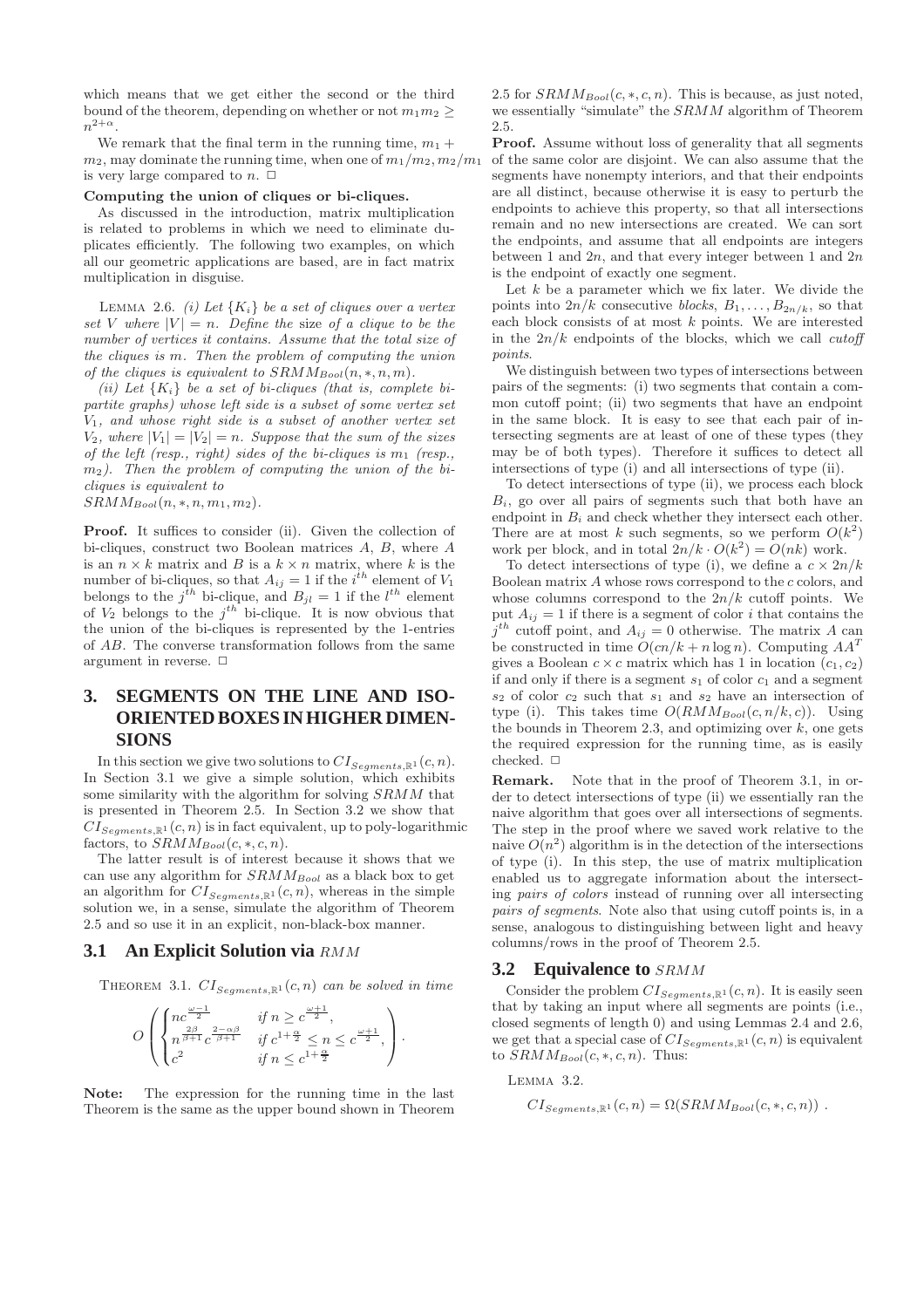In what follows we show that this is tight up to a polylogarithmic multiplicative factor:

THEOREM 3.3.

 $CI_{Seaments, \mathbb{R}^1}(c, n) = O(SRMM_{Bool}(c, *, c, n \log n))$ .

This easily follows from using our technique together with the following Lemma:

LEMMA 3.4. Let  $S$  be a set of  $n$  segments on the real line. Then their intersection graph  $G(S)$  can be represented as the disjoint union of bi-cliques of total size  $O(n \log n)$ . These bicliques can be found in time  $O(n \log n)$ .

Proof. Construct a segment tree over the given segments (see [10]). For each node  $\xi$  of the tree, construct a bi-clique, consisting of the segments stored at  $\xi$  on one side, and the segments whose left endpoints are stored at the subtree rooted at  $\xi$ , on the other side. It is easy to see that each edge of the bi-clique corresponds to a pair of intersecting segments. Furthermore, for each pair of intersecting segments, there is a unique bi-clique in which they correspond to an edge. Hence  $G(S)$  is equal to the union of these bi-cliques. It then follows that the sum of the sizes of the bi-cliques is  $O(n \log n)$ , and that they can all be constructed in  $O(n \log n)$  time.  $\Box$ 

Using a similar and slightly modified approach, we can extend this result to any fixed dimension  $d > 1$ :

LEMMA 3.5. Let S be a set of n iso-oriented boxes in  $\mathbb{R}^d$ . Then their intersection graph  $G(S)$  can be represented as the union of bi-cliques of total size  $O(n \log^d n)$ . These bi-cliques can be found in time  $O(n \log^d n)$ .

It can be seen that Lemma 3.4 is tight: there exist sets  $S$  of segments for which  $G(S)$  has no representation as a union of bi-cliques of smaller order of magnitude. Such a set is the set S which consists of all segments of the form  $I_i = [i, i + n/2]$ for  $1 \leq i \leq n$ . Here, the (bipartite) intersection graph between the segments  $I_1, \ldots, I_{n/2}$  and  $I_{n/2+1}, \ldots, I_n$  is the bipartite graph H where  $I_i$  is connected to  $I_{j+n/2}$  if and only if  $j \leq i$ . Any cover of  $G(S)$  by bi-cliques is also a cover of  $H$ . Erickson [11, Theorem 3.1] showed that covering  $H$ by bi-cliques of total size  $o(n \log n)$  is impossible.

Lemma 3.4 together with Lemma 2.6 immediately give the proof of Theorem 3.3.

Note: It is possible to generalize the results of this section to show that  $CI_{Segments,\mathbb{R}^1}(c, n, m)$  is equivalent, up to a

poly-logarithmic factor, to  $SRMM_{Bool}(c, *, c, n, m)$ .<br>Generalizations. Lemma 3.5 implies that  $CI$ Lemma 3.5 implies that  $CI$  of isooriented boxes in any fixed dimension is equivalent, up to polylogarithmic factors, to  $SRMM_{Bool}(c, *, c, n)$ . This also holds for a large variety of other iso-oriented objects.

Remark: One of the motivations that have led to this study has been the problem of guarding a terrain by two watchtowers, as reviewed in the Introduction (also see [1]). The bottleneck step in the solution of this problem is a CI problem on the line, involving  $O(n^3)$  segments with n colors (where  $n$  is the number of vertices of the terrain). Theorem 3.1 then gives a solution that runs in time  $O(n^{3+(\omega-1)/2}) \approx$  $O(n^{3.688})$ . However, using a different, more global geometric approach, which exploits the special structure of these segments of invisibility, Agarwal et al. [1] obtain a slightly

improved solution with a running time of roughly  $n^{11/3}$ . We also note that an indirect use of matrix multiplication for terrain guarding in two dimensions was given earlier in [2].

# **4. COLORED INTERSECTION OF POINTS AND HALFSPACES**

In this section we consider the problem

 $CI_{Points, Halfplanes, \mathbb{R}^2}(c, n, m)$ , and, more generally,  $CI_{Points, Halfspaces, \mathbb{R}^d}(c, n, m)$ , for any fixed d. In Section 4.1 we give some necessary background on cuttings. We then show how to use cuttings to decompose the intersection graph of points and halfspaces into the union of bi-cliques. We then use these results in Section 4.2 to obtain an efficient solution of  $CI_{Points,Halfplanes, \mathbb{R}^2}(c, n, n)$ . For simplicity of exposition, we only present a detailed solution of the problem in  $\mathbb{R}^2$ , and only for the balanced case  $n = m$ . We then state (without proof) the extension to higher dimensions. We also mention several applications of these results. More details, including the handling of the unbalanced case  $n \neq m$ , are given in the full version.

#### **4.1 Cuttings and Decomposition of the Intersection Graph**

Let  $S$  and  $T$  be two sets of geometric objects. As above, the *intersection graph*  $G(S, T)$  of S and T is the bipartite graph with  $S$  as the set of its left vertices,  $T$  as the set of its right vertices, and an edge connecting  $s \in S$  and  $t \in T$ if  $s$  and  $t$  intersect each other. In this section, we consider the case where S is a collection of n points in  $\mathbb{R}^d$  and T is a collection of  $n$  halfspaces (bounded by hyperplanes) in  $\mathbb{R}^d$ . We denote by H the set of hyperplanes bounding the halfspaces in  $T$ . As in the iso-oriented case, we want to represent  $G(S,T)$  as a union of bi-cliques. As it turns out, a full representation of this kind is too expensive, and we can improve the solution if we use only the following representation, which decomposes the graph into a collection of bi-cliques, and leaves a sparse residual graph that is dealt with separately.

The representation is based on the hierarchical cutting technique of Chazelle [4] (see also Matoušek [17]). We recall the definition of an *efficient hierarchical*  $(1/r)$ -cutting for H, with respect to constant parameters  $C, \rho$ . It is a sequence of cuttings  $\Xi_0, \Xi_1, \ldots, \Xi_k$ , such that (i)  $\Xi_0$  is the cutting consisting of the single "simplex"  $\mathbb{R}^d$ ; (ii) each  $\Xi_i$ , for  $1 \leq$  $i \leq k$ , is a  $(1/\rho^i)$ -cutting for H (each of its cells is crossed by at most  $|H|/\rho^i$  hyperplanes of H), of  $O(\rho^{id})$  simplices, which C-refines  $\Xi_{i-1}$ , meaning that each simplex of  $\Xi_i$  is contained in a single simplex of  $\Xi_{i-1}$ , and each simplex of  $\Xi_{i-1}$  contains at most C simplices of  $\Xi_i$ ; and (iii)  $\rho^{k-1} < r \le \rho^k$  (so  $k = \Theta(\log r)$ ).

THEOREM 4.1 (CHAZELLE [4]; CF. MATOUŠEK [17]). There exist constants  $C, \rho$  that depend on d, such that, for any sets S of n points in  $\mathbb{R}^d$  and H of n halfplanes in  $\mathbb{R}^d$ , and for any parameter  $r$ , there exists an efficient hierarchical  $(1/r)$ -cutting for H, with respect to the parameters C and  $\rho$ , such that each cell of the i<sup>th</sup> cutting contains at most  $n/\rho^{id}$  points of S. Such a cutting can be constructed deterministically in time  $O(nr^{d-1})$ .

As a corollary, we obtain: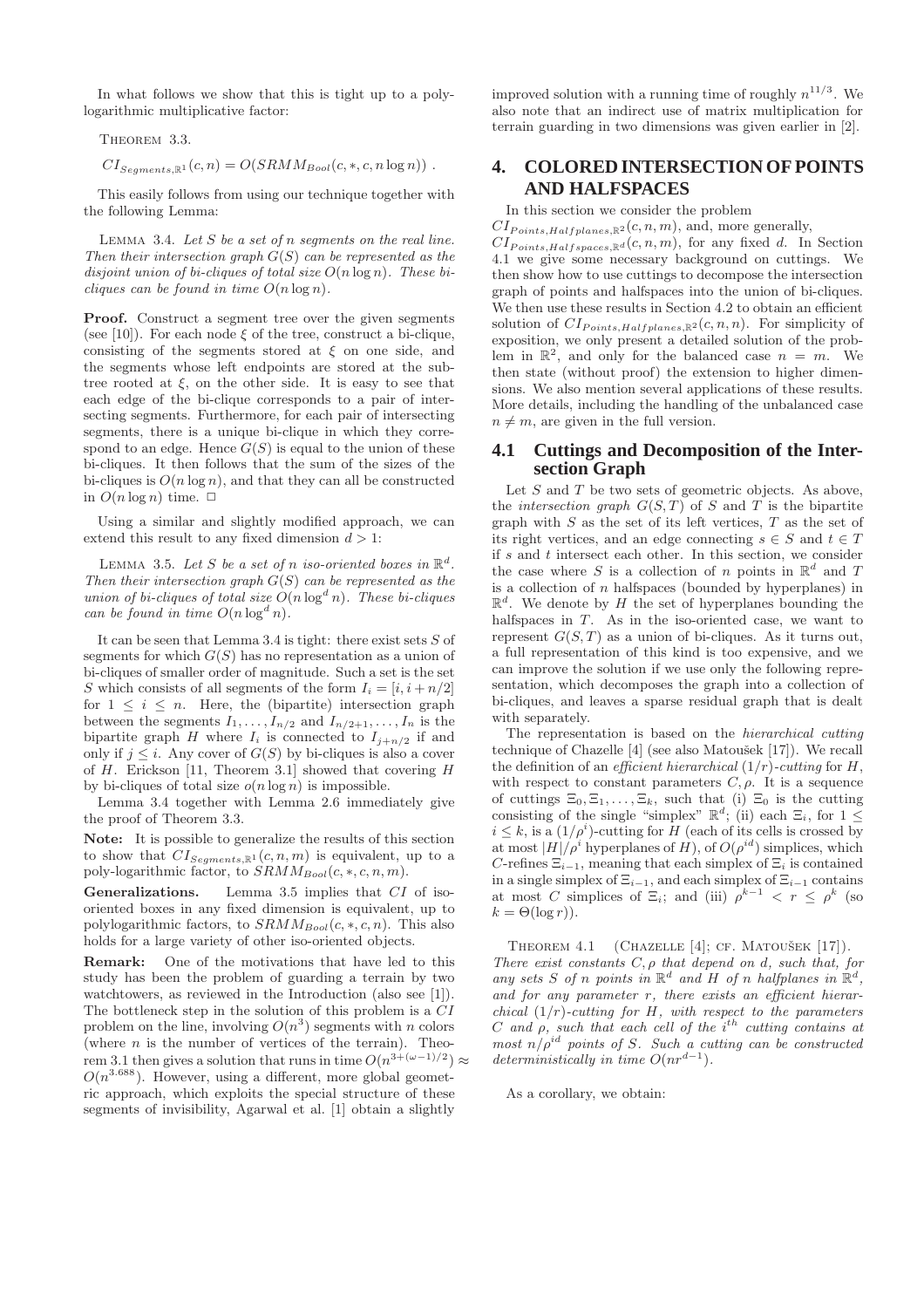THEOREM 4.2. Let S, T, and  $r \leq n^{1/(d+1)}$  be as above. Then  $G(S,T)$  can be represented as  $\left(\bigcup_{i=1}^{cr^{2d}} S_i \times T_i\right) \cup G_0(S,T)$ , for some absolute constant  $c,$  where the residual graph  $G_0(S,T)$ has  $O(n^2/r^2)$  edges, and  $\sum_i |S_i|$ ,  $\sum_i |T_i| = O(nr^{d-1}\log r)$ . This decomposition can be constructed deterministically in time  $O(nr^{d-1}\log r + n^2/r^2)$ .

**Proof.** Construct an efficient hierarchical  $(1/r)$ -cutting for the set  $H$  of hyperplanes bounding the halfspaces in  $T$ , with respect to the constants  $C, \rho$  provided in Theorem 4.1, and denote the resulting sequence of cuttings as  $\Xi_0, \Xi_1, \ldots, \Xi_k$ . For each  $\Xi_i$ ,  $i \geq 1$ , and for each simplex  $\tau$  of  $\Xi_i$ , construct a bi-clique  $S_{\tau} \times T_{\tau}$ , where  $S_{\tau}$  is the set of points that lie in  $\tau$ , and  $T_{\tau}$  is the set of halfspaces that fully contain  $\tau$ . For each *i* we have  $\sum_{\tau} |S_{\tau}| = n$ , and (recalling that  $\rho$  is a constant)

$$
\sum_{\tau} |T_{\tau}| = O(\rho^{id} \cdot n/\rho^{i-1}) = O(\rho n \rho^{i(d-1)}) = O(n \rho^{i(d-1)}) .
$$

Summing these bounds over  $i$ , we get an overall bound of  $O(n\rho^{k(d-1)}) = O(nr^{d-1})$  for T-sizes of the bi-cliques.

We next continue to decompose the residual graph  $G_0(S,T)$ using duality. We note that if  $(s, t) \in G(S, T)$  is an intersection that does not appear in the union of the bi-cliques constructed so far, then there must exist a cell  $\tau$  of the final cutting  $\Xi_k$ , such that s lies in  $\tau$  and the hyperplane that bounds t crosses  $\tau$ . For each such  $\tau$ , we pass to the dual space, where the points of S that lie in  $\tau$  become halfspaces (we denote by  $H^*_{\tau}$  the set of their bounding hyperplanes), and the halfspaces whose bounding hyperplanes cross  $\tau$  become points (we denote by  $T^*_{\tau}$  the set of these points).

We apply Theorem 4.1 to  $H^*_{\tau}$  and  $T^*_{\tau}$ , to obtain an efficient hierarchical  $(1/r)$ -cutting for  $H^*_{\tau}$ , with the above properties. Proceeding as above, we obtain a collection of bi-cliques, so that the sum of the sizes of their vertex sets that are contained in  $H^*_{\tau}$  is  $O(|H^*_{\tau}|r^{d-1})$ , and the sum of the sizes of their vertex sets that are contained in  $T^*$  is  $O(|T^*_{\tau}| \log r)$ . Summing these bounds over all cells  $\tau$  of  $\Xi_k$ , and using the facts that  $\sum_{\tau} |H_{\tau}^*| = n$  and  $\sum_{\tau} |T_{\tau}^*| = O(nr^{d-1})$ , we obtain that the total size of the vertex sets of all the bi-cliques constructed so far is  $O(nr^{d-1}\log r)$ .

We are left with  $O(r^{2d})$  cells of all the dual cuttings, each intersected by at most  $n/r^{d+1}$  hyperplanes of the respective set  $H^*_{\tau}$ , and containing at most  $n/r^{d+1}$  points of the respective set  $T^*_\tau$ . Arguing as above, one can show that any containment between a point  $s \in S$  and a halfspace  $t \in T$  that is not represented in any of the bi-cliques constructed so far, must be such that there exists a cell  $\sigma$  of one of the dual cuttings, such that the hyperplane bounding the halfspace dual to s crosses  $\sigma$ , and the point dual to t lies in  $\sigma$ . Hence, the size of the residual graph is at most  $O(r^{2d} \cdot (n/r^{d+1})^2) = O(n^2/r^2)$ . The time bound for constructing this decomposition is an easy consequence of Theorem 4.1. This completes the proof.  $\Box$ 

# **4.2** Solving  $CI_{Points, Halfplanes, \mathbb{R}^2}(c, n, n)$

For simplicity of presentation, we restrict the foregoing analysis to the planar case  $d = 2$  and to the balanced case  $n = m$ , and establish the following main result.

THEOREM 4.3.

$$
CI_{Points, Halfplanes, \mathbb{R}^2}(c, n, n) =
$$
  
\n
$$
\tilde{O}\left(\begin{cases}\nn^{4/3}c^{\frac{\omega - 1}{3}} & \text{if } n \geq c^{\frac{1+2\omega}{4}}, \\
n^{\frac{4\beta}{2\beta + 1}}c^{\frac{2-\alpha\beta}{2\beta + 1}} & \text{if } c^{1+\frac{\alpha}{4}} \leq n \leq c^{\frac{1+2\omega}{4}}, \\
c^2 & \text{if } n \leq c^{1+\frac{\alpha}{4}}\n\end{cases}\right) .
$$

**Proof.** As above, let  $S$  and  $T$  be the given sets of  $n$ points and *n* halfplanes in  $\mathbb{R}^2$ , respectively. For an appropriate choice of  $r$ , that we will fix later, construct the decomposition  $G(S,T) = \left(\bigcup_{i=1}^{c r^4} S_i \times T_i\right) \cup G_0(S,T)$ , where  $\sum_{i} |S_i|, \sum_{i} |T_i| = O(nr \log r),$  and  $|E(G_0(S,T))| = O(n^2/r^2).$ Recall that this can be done in time  $O(nr \log r + n^2/r^2)$ . We then compute the union of bi-cliques  $\bigcup_{i=1}^{cr^4} S_i \times T_i$ , using Lemma 2.6, in time  $O(SRMM_{Bool}(c, *, c, m))$ , where  $m = O(nr \log r) = \tilde{O}(nr)$ . By Theorem 2.5(i), computing the union takes time

$$
\tilde{O}\left(\begin{cases}\nnr c^{\frac{\omega-1}{2}} & \text{if } nr \geq c^{(\omega+1)/2}, \\
(nr)^{\frac{2\beta}{\beta+1}} c^{\frac{2-\alpha\beta}{\beta+1}} & \text{if } c^{1+\alpha/2} \leq nr \leq c^{(\omega+1)/2}, \\
c^2 & \text{if } nr \leq c^{1+\alpha/2}\n\end{cases}\right).
$$

For the total running time, we add  $O(n^2/r^2)$  to this bound, and optimize the choice of  $r$  as follows. For the first case we choose  $r = n^{1/3}/c^{(\omega - 1)/6}$ , and obtain the first bound in the theorem. For the second and third case we choose  $r = n^{1/(2\beta+1)}/c^{(2-\alpha\beta)/2(2\beta+1)}$ , and obtain the second or the third bound, depending or whether or not  $n \geq c^{1+\alpha/4}$ .  $\Box$ 

Remark. An alternative approach is to obtain a *complete* decomposition of  $G(S, T)$  into the union of bi-cliques, by choosing  $r = n^{1/(d+1)} = n^{1/3}$  in Theorem 4.2. However, this is too expensive: The overall size of the resulting bi-cliques is  $O(n^{4/3} \log n)$ , and then the first bound of Theorem 2.5 is only  $O(n^{4/3}c^{(\omega-1)/2})$ , which is weaker than our solution (the same happens for the second bound). This should be contrasted with the 1-dimensional case, where the solution that we obtained is based on a complete decomposition.

Extension to higher dimensions. Using the decomposition given by Theorem 4.2 for any fixed  $d > 2$ , we obtain

THEOREM 4.4.

$$
CI_{Points, Halfspaces, \mathbb{R}^d}(c, n, n) =
$$
\n
$$
\tilde{O}\left(\begin{cases}\nn^{2d/(d+1)}c^{\frac{\omega-1}{d+1}} & \text{if } n \geq c^{\frac{1+d\omega}{2d}}, \\
n^{\frac{2d\beta}{d+1}}c^{\frac{2-\alpha\beta}{d+1}} & \text{if } c^{1+\frac{\alpha}{2d}} \leq n \leq c^{\frac{1+d\omega}{2d}}, \\
c^2 & \text{if } n \leq c^{1+\frac{\alpha}{2d}}\n\end{cases}\right) .
$$

**Generalizations.** The cases of points and halfplanes in  $\mathbb{R}^2$ and of points and halfspaces in  $\mathbb{R}^d$  are only two simple applications of the technique. We can apply it to any other kind of batched range searching with colored objects. For example, we can consider the CI problems involving segments in the plane, triangles and points in the plane, triangles in  $\mathbb{R}^3$ ,  $(d-1)$ -simplices in  $\mathbb{R}^d$ , a variety of ray-shooting problems in  $\mathbb{R}^2$  and  $\mathbb{R}^3$ , and so on. The running time bounds for the first two problems (segments in the plane, and points and triangles in the plane) are asymptotically the same as those given in Theorem 4.3.

As an interesting application, consider the problem where we are given  $c$  arbitrary polygonal regions in the plane with a total of n edges, and wish to report all intersecting pairs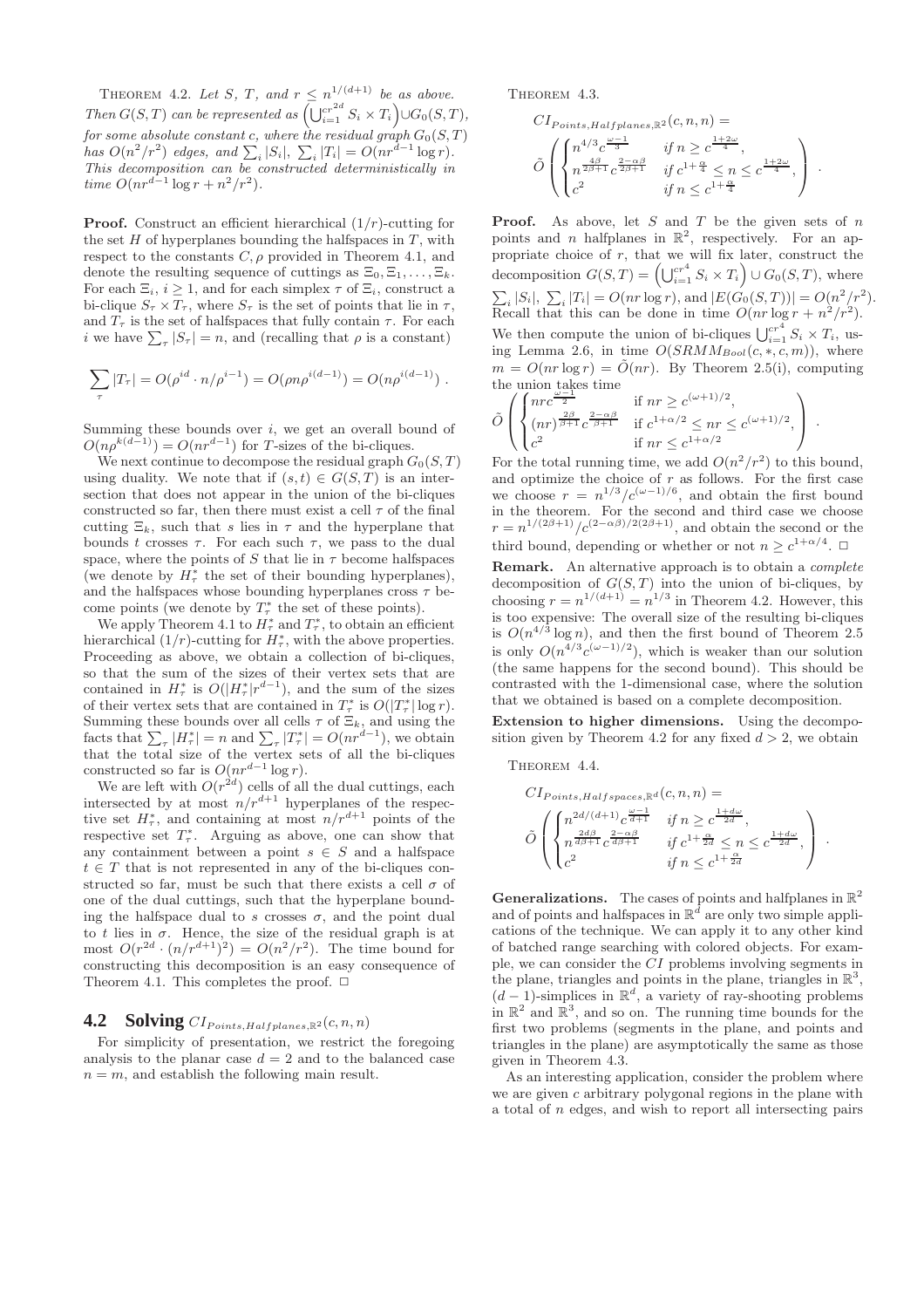of these regions. We note that a pair of regions intersect if either an edge of one of them intersects an edge of the other, or a vertex of one of them is contained in a triangle of some triangulation of the other. We then transform these two latter problems into CI problems, where we assign to each region a distinct color, and color all its edges, vertices, and triangles by that color. We obtain two colored intersection searching problems, one involving  $n$  line segments in the plane with  $c$  colors, and the other involving  $n$  points and  $O(n)$  triangles, again with c colors. It is easy to see that both problems can be solved within the same time bounds as in Theorem 4.3, so we can report all intersecting pairs of the given polygons within a time bound as given in Theorem 4.3. A similar technique solves the problem of reporting all intersecting pairs in a collection of c arbitrary polyhedral regions in  $\mathbb{R}^3$  with a total of *n* facets. We defer the detailed study of this and other extensions to the full version of the paper.

# **5. CONCLUSION**

In this paper we have shown how to use efficient algorithms for matrix multiplication, combined with geometric decomposition techniques, to obtain efficient algorithms for batched colored intersection problems.

One obvious question raised by our study is whether our bounds for the iso-oriented CI problems and non-iso-oriented CI problems are optimal. An immediate way to improve our bounds is to improve the bounds for SRMM, or, more profoundly, for the raw matrix multiplication problem itself. The (near-)equivalence of the CI problem on the line and SRMM suggests that a faster algorithm for CI may lead to a faster algorithm for SRMM. It would indeed be very interesting if new direct geometric methods could yield an improved solution for SRMM.

To get a better feeling for the complexity of SRMM, let us assume that  $\omega = 2$ . That is, assume that multiplying two  $n \times n$  matrices takes  $\Theta(n^2)$  time, and multiplying an  $n_1 \times n_2$  matrix by an  $n_2 \times n_3$  matrix takes  $\Theta(n_1n_2 + n_2n_3 + n_1n_3)$  time, which is proportional to the sum of the sizes of the input and output. However, even under this optimistic assumption, our algorithm for SRMM only gives  $SRMM_{Bool}(n, *, n, m) = \tilde{O}(m\sqrt{n} + n^2)$ , as opposed to the lower bound of  $\Omega(m + n^2)$  which is the sum of the sizes of the input and output. An interesting open question is whether a matching lower bound  $\Omega(m\sqrt{n}+n^2)$ can be established in some computational model. It may be helpful, as a first step, to assume that any column has exactly  $\sqrt{n}$  1s. Such a lower bound may support the hypothesis that the dependence of our algorithm for SRMM on  $\omega$  is optimal.

One might also like to consider the output-sensitive variant of CI where we want an algorithm which runs faster if the number of intersecting pairs of colors is small (see [3]). To use our techniques for this problem, a natural subtask is to develop an output-sensitive algorithm for SRMM, which runs faster when the output matrix has a small number of non-zero entries.

# **6. ACKNOWLEDGEMENTS**

We thank Yoav Giyora and Uri Zwick for helpful discussions.

# **7. REFERENCES**

- [1] P. K. Agarwal, S. Bereg, O. Daescu, H. Kaplan, S. Ntafos, and B. Zhu. Guarding a terrain by two watchtowers. In Proc. 21st Annu. ACM Sympos. Computational Geometry, pages 346–355, New York, NY, USA, 2005. ACM Press.
- [2] B. Ben-Moshe, P. Carmi, and M. J. Katz, Computing all large sums-of-pairs in  $\mathbb{R}^n$  and the discrete planar two-watchtower problem, Inform. Process. Lett. 89 (2004), 137–139,
- [3] P. Bozanis, N. Kitsios, C. Makris, and A. K. Tsakalidis. Red-blue intersection reporting for objects of non-constant size. Comput. J., 39(6):541–546, 1996.
- [4] B. Chazelle. Cutting hyperplanes for divide-and-conquer. Discrete Comput. Geom., 9(2):145–158, 1993.
- [5] B. Chazelle. Handbook of Data Structures and Applications, chapter 25, Cuttings, pages 25.1–25.10. CRC Press, 2005.
- [6] H. Cohn, R. D. Kleinberg, B. Szegedy, and C. Umans. Group-theoretic algorithms for matrix multiplication. In Proc. 46th Annu. IEEE Sympos. Foundat. Comput. Sci. (FOCS '05), pages 379–388.
- [7] H. Cohn and C. Umans. A group-theoretic approach to fast matrix multiplication. In Proc. 44th Annu. IEEE Sympos. Foundat. Comput. Sci. (FoOCS '03), pages 438–449.
- [8] D. Coppersmith. Rectangular matrix multiplication revisited. J. Complexity, 13(1):42–49, 1997.
- [9] D. Coppersmith and S. Winograd. Matrix multiplication via arithmetic progressions. J. Symb. Comput., 9(3):251–280, 1990.
- [10] M. de Berg, M. van Kreveld, M. Overmars, and O. Schwarzkopf. Computational Geometry: Algorithms and Applications. 2nd Edition, Springer-Verlag, Berlin, 2000.
- [11] J. Erickson. New lower bounds for hopcroft's problem. Discrete and Computational Geometry, 16(4):389–418, 1996.
- [12] P. Gupta, R. Janardan, and M. Smid. Handbook of Data Structures and Applications, chapter 64, Computational geometry: generalized intersection searching, pages 64.1–64.17. CRC Press, 2005.
- [13] X. Huang and V.Y. Pan. Fast rectangular matrix multiplication and applications. J. Complexity, 14(2):257–299, 1998.
- [14] E. Kaltofen. An output-sensitive variant of the baby steps/giant steps determinant algorithm. In Proc. Internat. Sympos. Symbolic Algeb. Comput. (ISSAC '02), 2002, pages 138–144.
- [15] D. Kratsch and J. Spinrad. Between  $o(nm)$  and  $o(n^{\alpha})$ . In Proc. 14th Annu. ACM-SIAM Sympos. Discrete Algo. (SODA '03), 2003, pages 709–716.